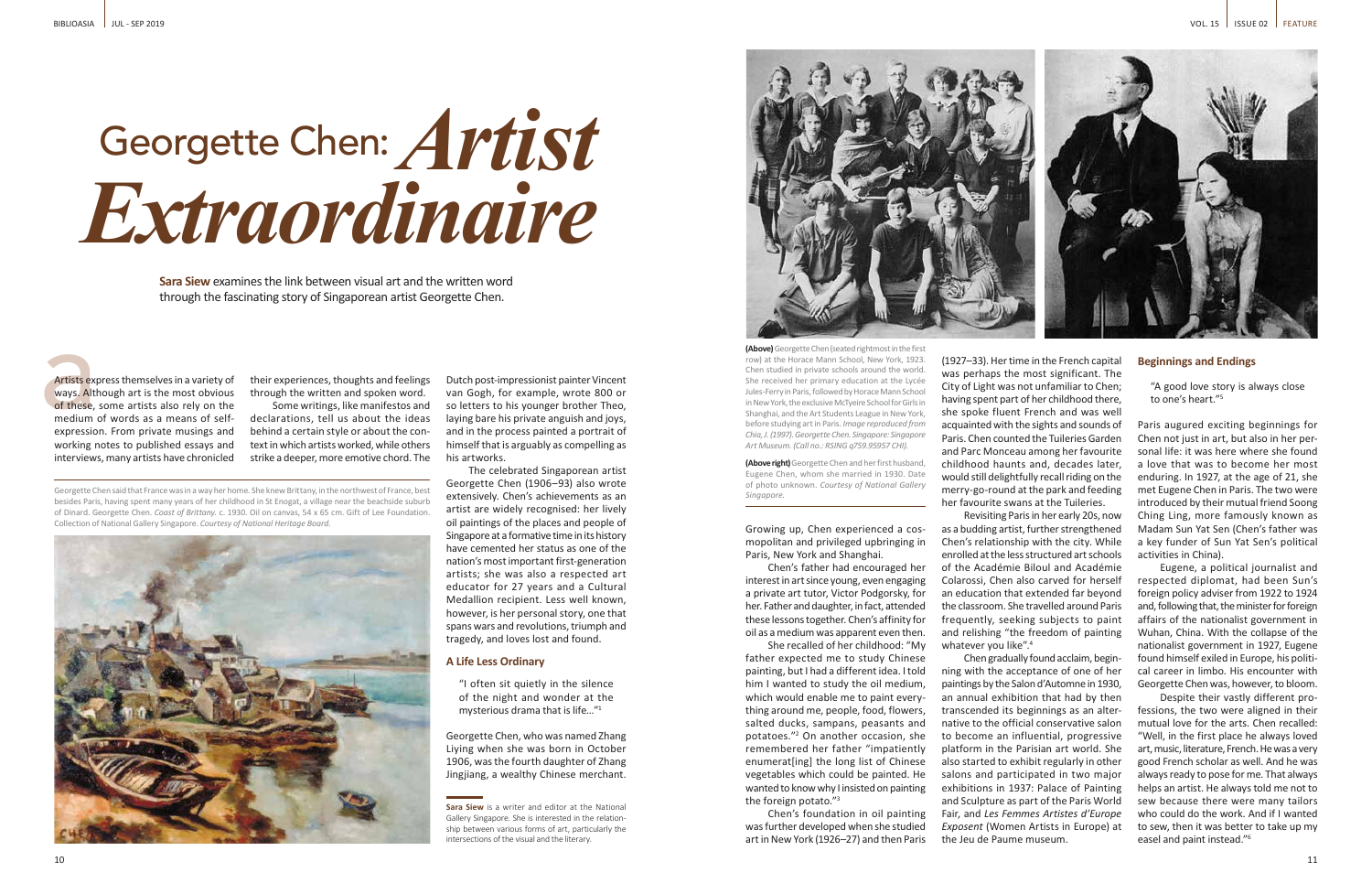

Georgette Chen, c. 1950s. *Courtesy of National Gallery Singapore.* 



**(Top)** Georgette Chen painting Tunku Abdul Rahman in Kuala Lumpur, June 1956. Also pictured is the Tunku's wife, Sharifah Rodziah. The Tunku first met Georgette and Eugene Chen in 1931 on a ship from Marseilles, Paris, to Singapore. He noted that Chen had a "beautiful and charming" presence, and attributed his political awakening to her husband. *Courtesy of National Gallery Singapore.* 

**(Above)** Georgette Chen. *Singapore Waterfront.* c. 1963. Oil on canvas, 50 x 61 cm. Gift of Lee Foundation. Collection of National Gallery Singapore. *Courtesy of National Heritage Board.*

Despite their 30-year age difference, and the initial disapproval of Chen's father at their pairing, the couple found in each other "the closest of companions",7 and were married in Paris in 1930. Chen would take on Eugene's surname and retain it even when she remarried after his death.

The revelatory nature of the written word – even of life at its most mundane – is exemplified in Chen's writings. The simple, sequestered joys that she shared with Eugene in Paris were rarely mentioned publicly; rather, they were expressed in diaries where she recorded the minutiae of everyday life with her husband – from giving him a haircut to talking a walk together to search for pineapples and avocados for a still-life painting. In one candid entry, she wrote: "Begin small canvas of E portrait. Poses so badly & talks all the time."<sup>8</sup>

Chen recorded not just details of her daily life but also, significantly, information on her art and the subjects she was studying or portraying, with descriptions such as "roses still-life 10F" and "nature morte 6F", terms that likely refer to standard French canvas sizes. On occasion, she would also briefly mention if her

painting or study was successful, or if it had to be executed again. These details, which Chen recorded dispassionately and faithfully, offer precious insights into the often hidden and banal aspects of artistic practice, as well as the hard work and dedication behind an artist's craft.

Following the end of World War II, Chen stayed in China until 1947, when she left for New York. That same year, she married Dr Ho Yung Chi, Eugene Chen's colleague and an old mutual friend of theirs. Together, Chen and Ho lived in New York then Paris, all the while bearing hopes of eventually returning to China. However, in the absence of better prospects in China, the couple eventually decided to take up an offer to teach at Han Chiang High School in Penang, Malaya, arriving in 1951 to what Chen described as "a beautiful tropical island which I call my Tahiti".<sup>12</sup>

Over time, Chen's writings also bear silent witness to the progression of her career: while early diary entries speak of these attempts and studies, later accounts (which appeared in letters to family and friends instead) describe the pieces she was commissioned to create, her attempts at juggling painting and teaching, and the tedium of preparing for exhibitions or judging on committees.

Chen's blissful life in Paris as a happy newlywed and an emerging artist was soon compromised by the outbreak of the Second Sino-Japanese War in 1937. In 1941, while she and Eugene were living in Hong Kong, they were detained by the Japanese and placed under house arrest before being moved to Shanghai, where they were interned until 1944.

During their time in the Chinese city, Eugene was often called up for "interviews" with the Japanese; fearing for Chen's safety, he always insisted on taking her everywhere he went.<sup>9</sup> Chen would later recount an exchange between Eugene and a Japanese officer at one of these sessions, following yet another failure on the part of the Japanese to secure her husband's cooperation:

"Another arrogant Japanese left our sitting room humble and human again. These were his parting words: 'Other Chinese leaders have several faces and several tongues, but you, Mr Chen, have only one face and one tongue…' And in his characteristic humour, Eugene replied: 'That is precisely why I must not be made to lose that one and only face and tongue, having no spares'."10

Eugene Chen passed away in 1944 at the age of 66 due to ill health. He was still under house arrest in Shanghai at the time.

### **Peace in a New Land**

"We have all found peace of mind in a land which is not our own…"<sup>11</sup>

When Chen wrote these words in a letter to Dorothy Lee, Eugene's cousin, in 1961, she was 55 years old and living alone in Singapore. Much had transpired in the 17 years since her husband's death, bringing her serendipitously to a Southeast Asian island that was worlds away from the cities she had known: Paris, Shanghai and New York.

While Chen was immediately enthralled by this new land and enjoyed her life in Penang immensely, the experience was marred by growing strife in her marriage. Her relationship with Ho was increasingly plagued by bitter arguments over issues like money (she suspected Ho to have an ulterior motive) and her continued use of Eugene's surname. Chen's eventual decision to part with Ho was further complicated by intransigence on his part, and it was only after a lengthy, draining process that the couple were eventually divorced in 1953, after six years of marriage. In the same year, Chen moved to Singapore.

Chen arrived in Singapore with renewed hope for a peaceful life. In a letter to friends in early 1954, she said: "With my regained liberty, I now look forward to a simple, useful, and creative existence for the remaining short years that are left."<sup>13</sup> She rented a house in Sennett Estate and took up part-time teaching at the Nanyang Academy of Fine Arts, a move that would allow her to pursue her art independently while supporting herself financially.

She frequently described this arrangement in her letters as allowing her to have "bread without butter", and with characteristic good humour, often added, "I don't like butter much anyway, too fattening!"<sup>14</sup> Despite the toll of age and debilitating rheumatoid arthritis (a condition that began in her 40s), Chen adopted a simpler lifestyle – one far removed from the material comforts of yesteryear – with bravado, relishing even "the ordinary chores of life".<sup>15</sup>

## **Paradise on Earth**

"So you can see why I am fast becoming a tropical plant and desire nothing more than to spend the rest of life painting the vivid motifs of this multi-racial paradise of perpetual sunshine."<sup>16</sup>

The simple, satisfied existence in Malaya that Chen often spoke of was due to her art, which flourished in this land she now called home. From the 1950s to the 70s, she firmly established herself artistically, creating many of the paintings she is known for today. This would, arguably, not have been possible if she had not settled down in Malaya: so closely intertwined was her art with its people and places.

Chen, in turn, would increasingly identify herself as being a part of this land, a new citizen who set out to learn the mother tongue Malay, print her own batik and adopt the Malay *nom de plume*  of Chendana (which refers to fragrant sandalwood), becoming, in a sense, the metaphorical tropical plant she often wrote about in her letters. Her art and life were an indivisible whole that was inextricably linked to the land she had settled into.

Chen's enchantment with Malaya was, in fact, already apparent when she first arrived in Penang in 1951 with Ho. In a letter written a few months after her arrival, she had gushed about her new home:

"I have always had a sort of weakness for this little island while passing through it on my many journeys westward and hoped that some day, I may have more than just a glance at it. It is called the 'pearl of the East' or 'Paradise on Earth' not without reason. If Malaya does not prove to be a fruitful period for me artistically, it shall not be for the lack of beauty which seems to be everywhere… The waterfront with the rows of Malayan straw huts bathing right in the water whose color is green and violet, make me shout with excitement each time I pass them by… As to the great variety of fruits, with their strange, new, and unexpected forms, they are not only wonderful to look at but delicious to eat! I have been introduced to the Durian fruit and consider that my life has been

enriched by it!"<sup>17</sup>

The inspirations and attractions that Malaya afforded clearly invigorated Chen. She made no secret of the "inexhaustible motifs"<sup>18</sup> that she found in this "seasonless newfoundland",19 which she embraced wholeheartedly. Tropical fruits in their bright colours and variegated forms take centre stage in her still life paintings.



These are accompanied by depictions of daily scenes: from a bustling outdoor market to a *satay* seller working by the beach, to the Singapore River. Chen's portraits, which she was frequently commissioned to make, form another compelling body of work; whether they portray her family and friends (including